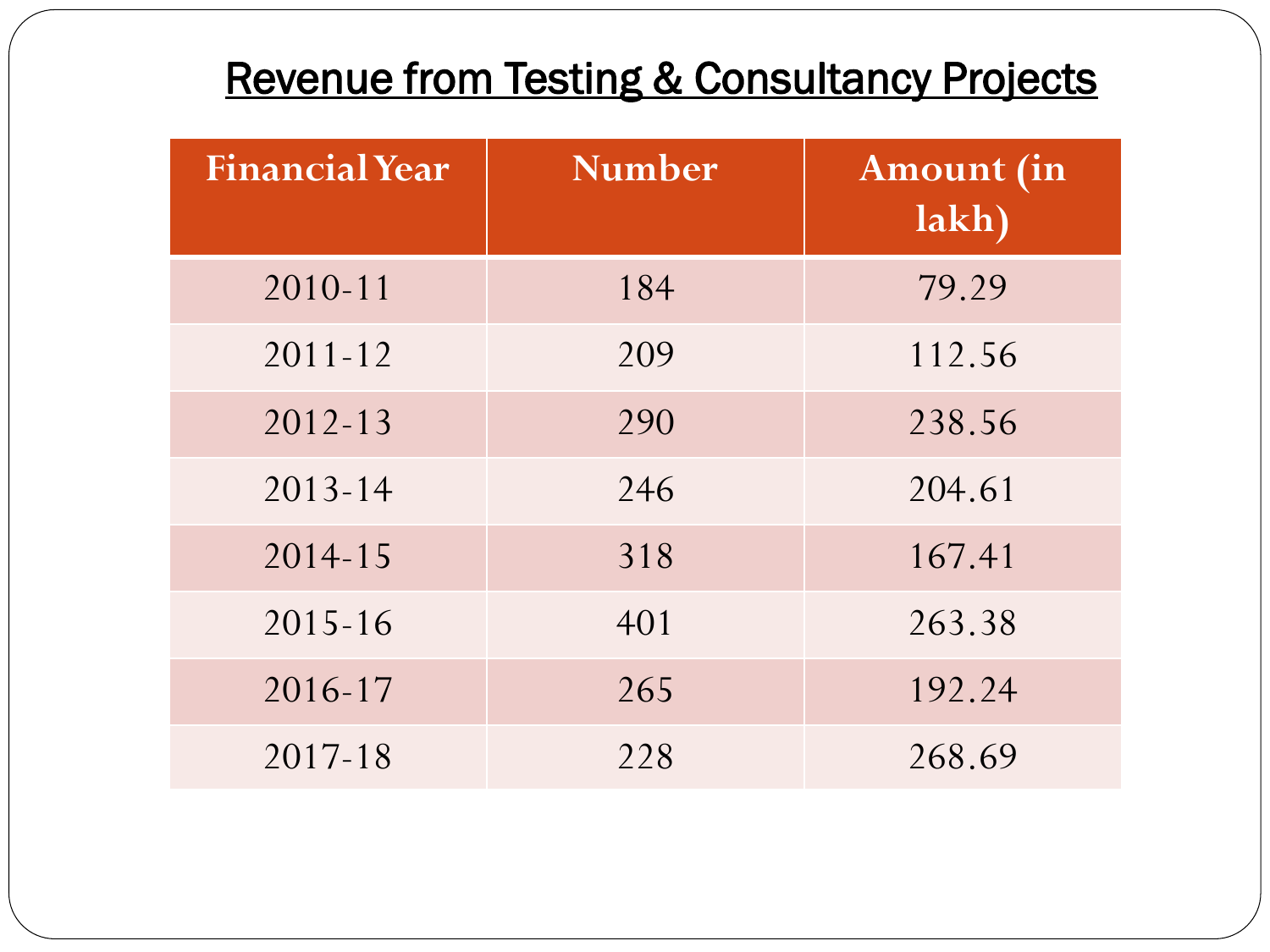#### Detail of Testing & Consultancy Projects (2017-18)

| <b>S. N.</b>   | <b>Agency Name</b>                            | Amount (Rs.) |
|----------------|-----------------------------------------------|--------------|
| $\mathbf 1$    | <b>Centrol Pollution Control Boord (CPCB)</b> | 71,40,000.00 |
| $\overline{2}$ | DFCCIL, Allahabad                             | 6,13,025.00  |
| $\overline{3}$ | G.R. Infraprojects Ltd.                       | 5,90,000.00  |
| $\overline{4}$ | <b>GET &amp; D India Limited</b>              | 1,52,250.00  |
| 5              | <b>M/s Hindalco Industries</b>                | 4,95,600.00  |
| 6              | M/S IMPC, Company, Unapara, Sonbhadra UP      | 9,88,025.00  |
| $\overline{7}$ | Kamla Nehru Memorial Hospital, Allahabad      | 6,54,900.00  |
| 8              | Meja Theramal powar Plant Allahabad, U.P      | 1,81,100.00  |
| 9              | <b>NCC limited, UP</b>                        | 1,49,500.00  |
| 10             | <b>Northern Center Railway</b>                | 7,23,010.00  |
| 11             | NIEL & Con&ultant, Allahabad                  | 1,59,300.00  |
| 12             | M/s National Thermal Power Corporation Ltd.   | 8,99,160.00  |
| 13             | Pariyojna Mandal KLNN, Trisundi, Amethi       | 4,66,100.00  |

to continue….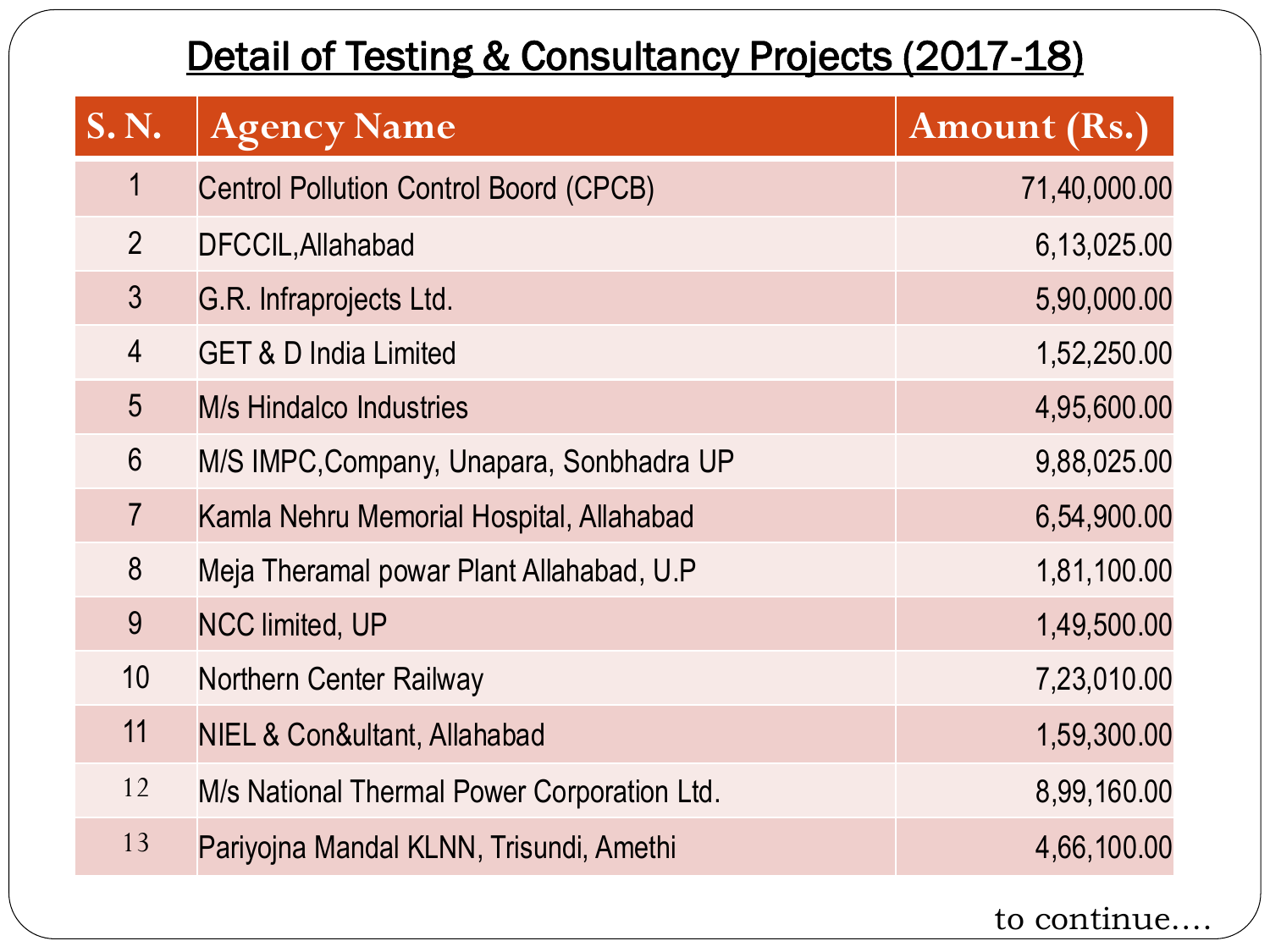#### Detail of Testing & Consultancy Projects (2017-18)

| SL. No. | <b>Agency Name</b>                                                  | <b>Amount (Rs.)</b> |
|---------|---------------------------------------------------------------------|---------------------|
| 14      | Pradhan Mantri SadakYojna                                           | 2,34,500.00         |
| 15      | U.P.P.W.D.                                                          | 28,87,270.00        |
| 16      | R. Cube Infrastructure Pvt.-Ltd.                                    | 3,12,000.00         |
| 17      | <b>RITES Ltd, Uttar Pradesh</b>                                     | 11,42,005.00        |
| 18      | Uttar Prades Rrajkiya Nirman Nigam                                  | 12,62,915.00        |
| 19      | M/S SKC Infratech Pyt.Ltd.                                          | 1,08,975.00         |
| 20      | M/s SMS Ltd.                                                        | 1,10,920.00         |
| 21      | <b>Uttar Pradesh Power Corporation Limited</b>                      | 6,28,105.00         |
| 22      | <b>UP Jal Nigam</b>                                                 | 1,27,208.00         |
| 23      | UP State Construction and Infrastructure Development<br>Corporation | 14, 34, 255.00      |
| 24      | U.P. Development construction Corporation (UPDCC)                   | 5,90,000.00         |
| 25      | M/S Vasu Engitechn solution & put Ltd                               | 1,84,900.00         |
| 26      | M/S Vogue Construction & Consultany Servies pvt. Ltd                | 2,24,200.00         |
| 27      | <b>Other Agency</b>                                                 | 44,09,434.00        |
|         | Total                                                               | 2,68,68,657.00      |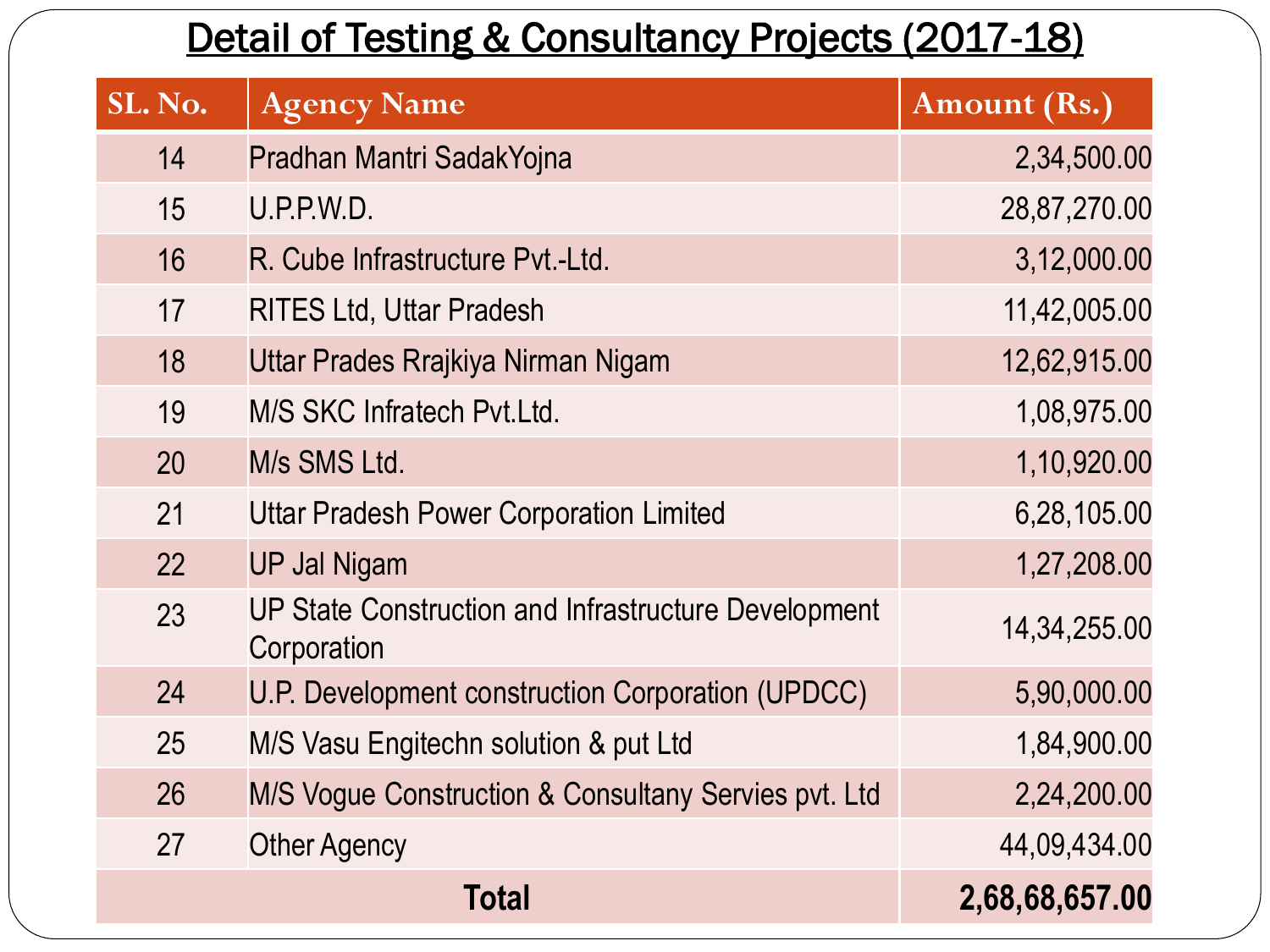#### Detail of Testing & Consultancy Projects (2016-17)

| <b>S. N.</b>   | <b>Agency Name</b>                                   | <b>Amount (Rs.)</b> |
|----------------|------------------------------------------------------|---------------------|
| $\mathbf{1}$   | P.W.D. (Central & U.P. State)                        | 12,88,026.00        |
| $\overline{2}$ | UP Rajkiya Nirman Nigam                              | 36,03,516.00        |
| $\overline{3}$ | <b>UP</b> Jal Nigam                                  | 65, 13, 895.00      |
| $\overline{4}$ | <b>UP Power Corporation Limited</b>                  | 11,96,575.00        |
| 5              | Nahar Nirman, Mirzapur                               | 10,08,450.00        |
| 6              | RITES Ltd., Project Office, Allahabad                | 6,12,910.00         |
| 7              | Techno Electric & Engineers, Meja TPP, Allahabad     | 3,52,660.00         |
| 8              | M/sT.R.G. Industries Pvt. Ltd., New Delhi            | 2,43,313.00         |
| 9              | U.P. S.C. & I.D.C., Azamgarh                         | 2,47,250.00         |
| 10             | Headquarters, Commander Works Engineer,<br>Allahabad | 1,94,350.00         |
| 11             | <b>SMS</b> Infrastructure                            | 1,92,840.00         |
|                |                                                      | to continue         |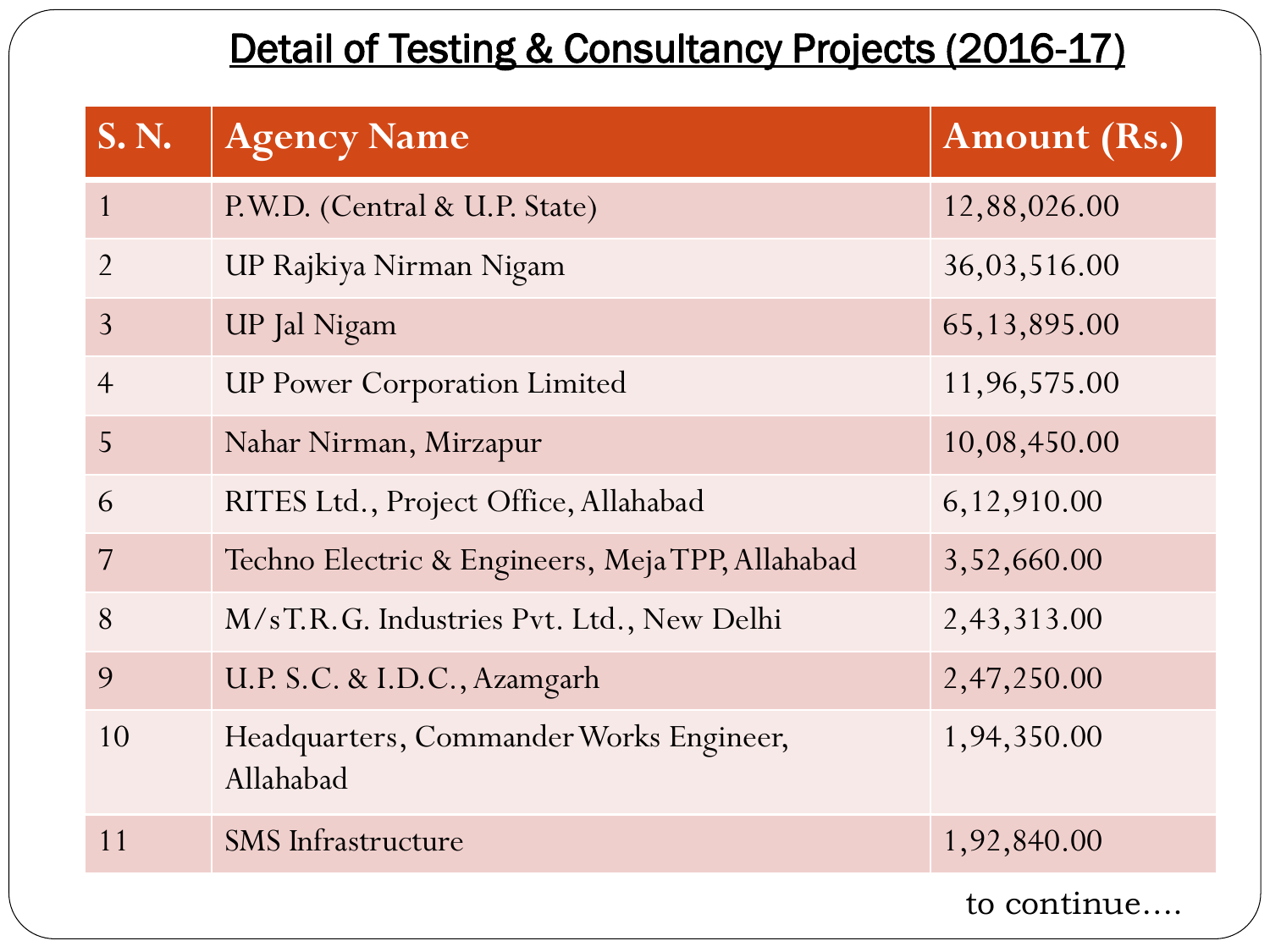#### Detail of Testing & Consultancy Projects (2016-17)

| SL.<br>No. | <b>Agency Name</b>                      | Amount<br>(Rs.) |
|------------|-----------------------------------------|-----------------|
| 12         | M.G. Contractors Pvt. Limited Allahabad | 1,89,750.00     |
| 13         | GIL-SIL JV, Allahabad                   | 1,74,080.00     |
| 14         | Engineering GVIL AAI, CATC, Allahabad   | 1,32,250.00     |
| 15         | Bridge-I NCR, Allahabd                  | 1,26,500.00     |
| 16         | SKC Infratech Pvt. Ltd., Haryana        | 1, 18, 175.00   |
| 17         | Pradhan Mantri Sadak Yojna              | 1, 16, 234.00   |
| 18         | Mangalore Minerals (P) Ltd. Allahabad   | 1,61,000.00     |
| 19         | Other Agency                            | 27,51,867.00    |
|            | Total                                   | 1,92,23,641.00  |
|            |                                         |                 |
|            |                                         |                 |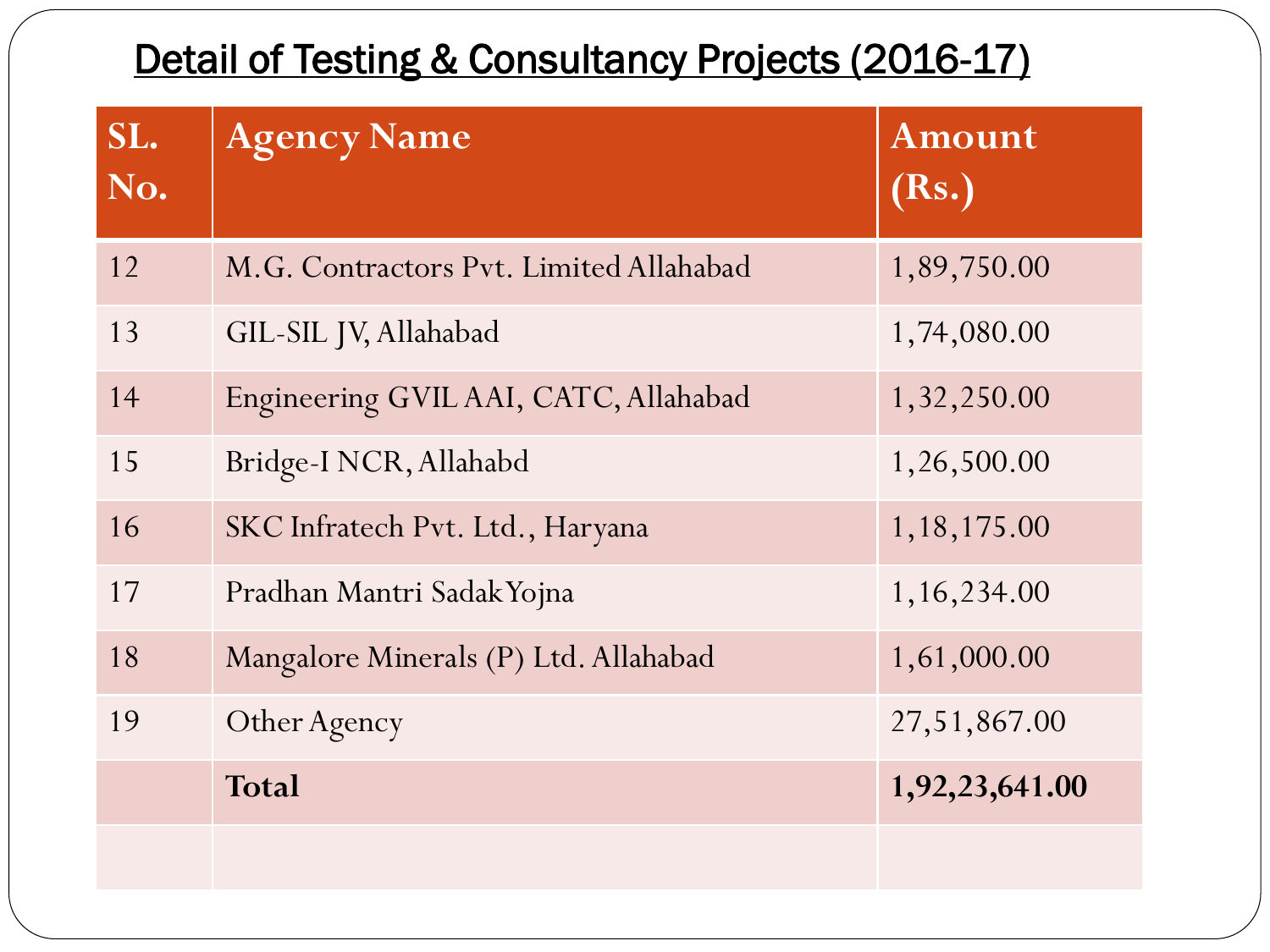### Detail of Testing & Consultancy Projects (2015-16)

| SL.<br>No.     | <b>Agency Name</b>                  | <b>Amount (Rs.)</b> |
|----------------|-------------------------------------|---------------------|
| $\mathbf{1}$   | U.P.P.W.D.                          | 40,04,925.00        |
| $\overline{2}$ | UP Rajkiya Nirman Nigam             | 39, 31, 466.00      |
| $\overline{3}$ | <b>UP</b> Jal Nigam                 | 21,37,947.00        |
| $\overline{4}$ | <b>UP Irrigation Department</b>     | 19,30,996.00        |
| 5              | <b>UP Power Corporation Limited</b> | 16,45,856.00        |
| 6              | Ground Water Department, Mirjapur   | 7,93,475.00         |
|                | A.D.A., Allahabad                   | 6,74,798.00         |
| 8              | <b>SMS</b> Infrastructure           | 6,53,740.00         |
| 9              | Ircon International                 | 5,05,620.00         |
| 10             | Northern Center Railway             | 4,96,899.00         |
| 11             | DFCCIL, Allahabad                   | 4,69,450.00         |

to continue….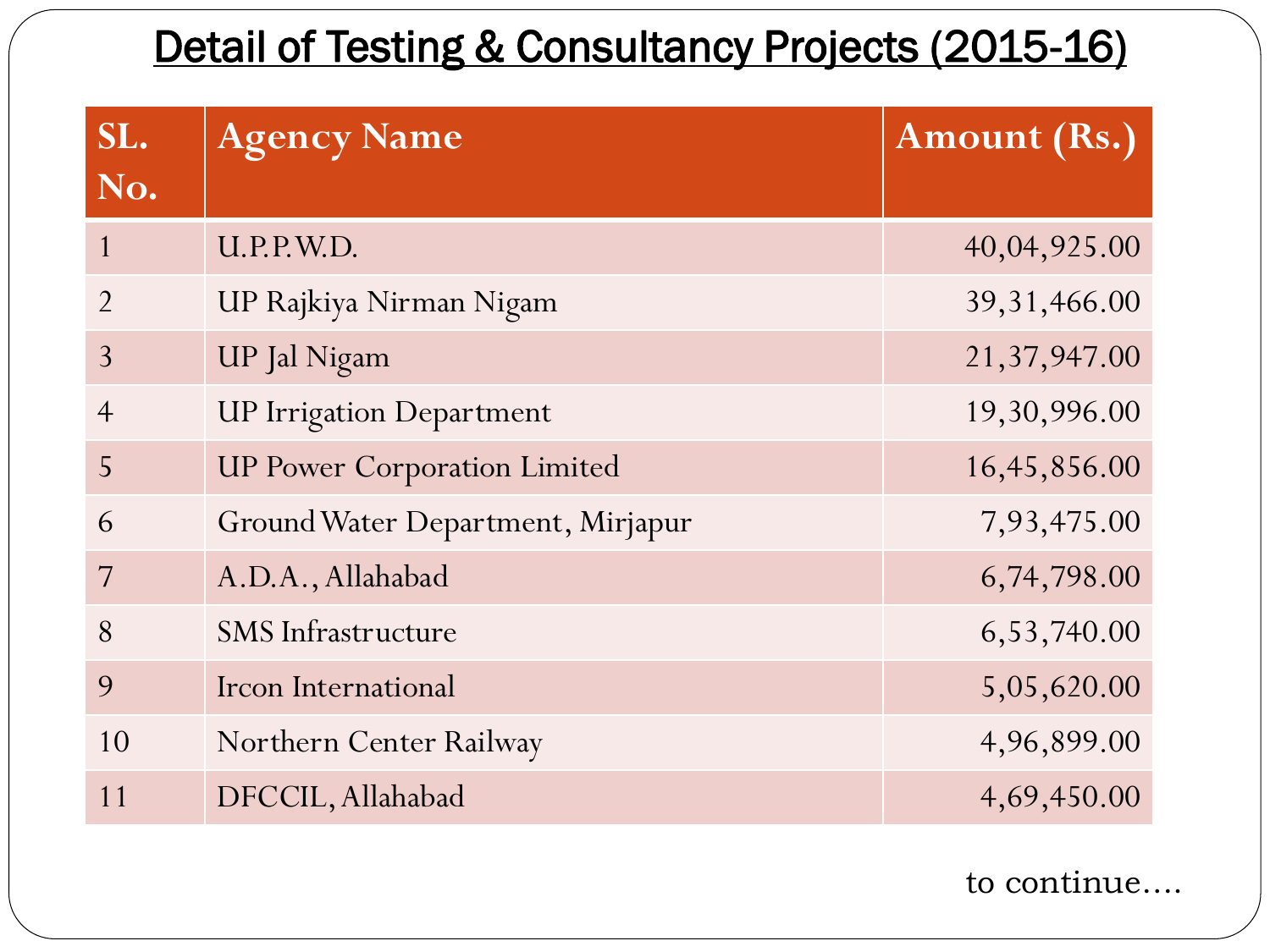#### Detail of Testing & Consultancy Projects (2015-16)

| SL.<br>No. | <b>Agency Name</b>                                                                        | <b>Amount (Rs.)</b> |
|------------|-------------------------------------------------------------------------------------------|---------------------|
| 12         | M.G. Contractors Pvt. Limited Allahabad                                                   | 3,58,920.00         |
| 13         | <b>IFFCO Phulpur Allahabad</b>                                                            | 3, 61, 740.00       |
| 14         | <b>Tata Project</b>                                                                       | 3,68,110.00         |
| 15         | GSJ, New Delhi                                                                            | 3,37,080.00         |
| 16         | Samaj Kalyan, UP                                                                          | 2,54,710.00         |
| 17         | <b>UP State Construction and Infrastructure</b><br><b>Development Corporation Limited</b> | 2,52,586.00         |
| 18         | Alstom T&D India Limited                                                                  | 2, 12, 728.00       |
| 19         | Pradhan Mantri Sadak Yojna                                                                | 1,92,360.00         |
| 20         | L & T Construction                                                                        | 1,02,642.00         |
| 21         | Other Agency                                                                              | 66, 51, 828.00      |
|            | <b>Total</b>                                                                              | 2,63,37,876.00      |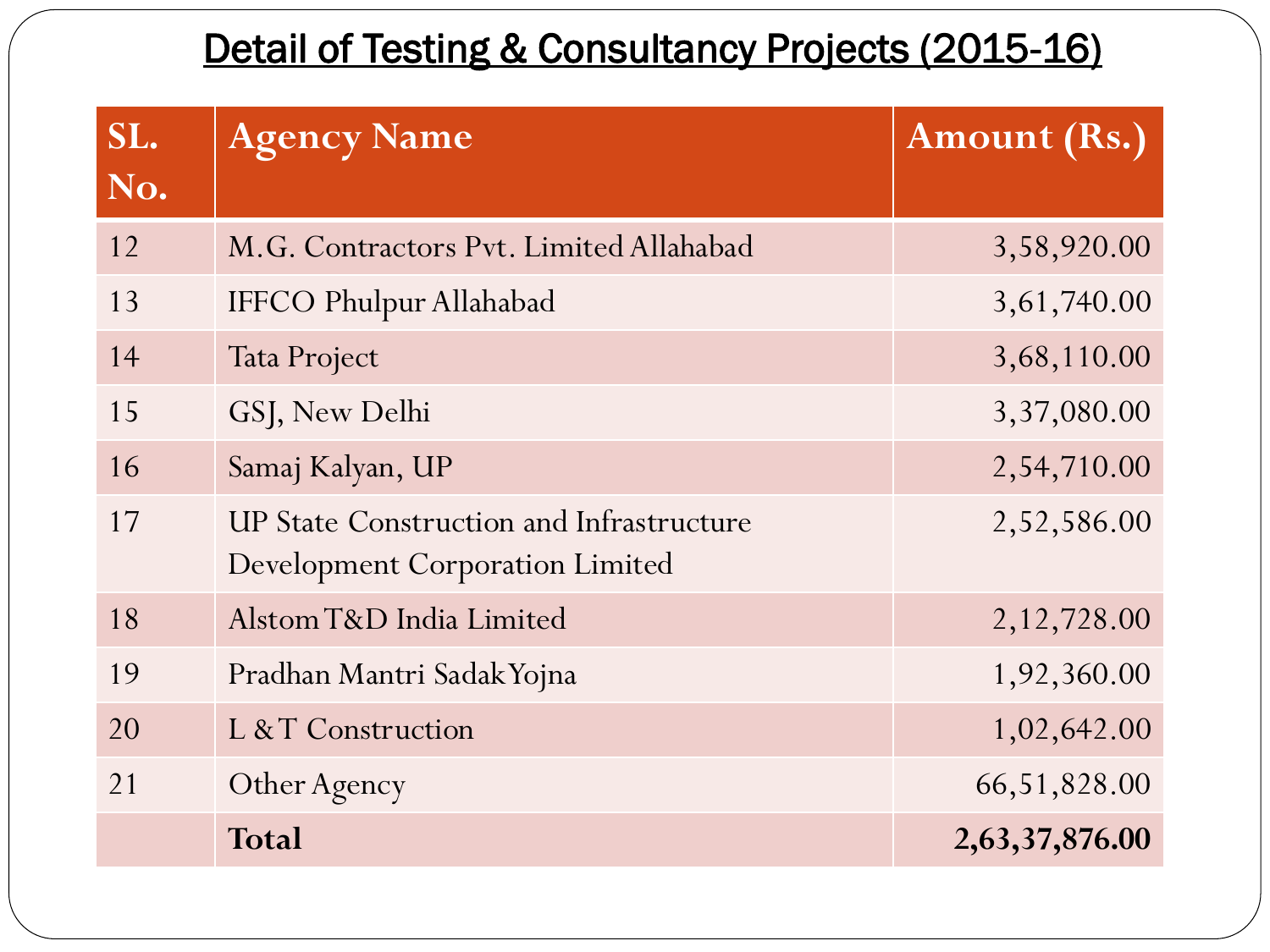## Detail of Testing & Consultancy Projects (2014-15)

| SL. No.        | <b>Agency Name</b>                                                                        | <b>Amount (Rs.)</b> |
|----------------|-------------------------------------------------------------------------------------------|---------------------|
| $\mathbf{1}$   | <b>UP</b> Jal Nigam                                                                       | 24, 61, 806.00      |
| $\overline{2}$ | U.P.P.W.D.                                                                                | 21,70,415.00        |
| $\overline{3}$ | AAEE Consultancy Pvt. Ltd.                                                                | 16,29,220.00        |
| $\overline{4}$ | L&T Construction, Chennai                                                                 | 11,99,445.00        |
| 5              | Allahabad Development Authority, Allahabad                                                | 9, 34, 835.00       |
| 6              | Tata Project Ltd.                                                                         | 8,72,476.00         |
| 7              | <b>U.P. Power Corporation Limited</b>                                                     | 4, 45, 777.00       |
| 8              | FQA MejaTPP Allahabad                                                                     | 4,16,853.00         |
| 9              | <b>UP State Construction and Infrastructure</b><br><b>Development Corporation Limited</b> | 2,97,192.00         |
| 10             | M.G. Contractors Pvt. Limited, Allahabad                                                  | 1,95,508.00         |
| 11             | National Rural Road Development Agency                                                    | 1,72,673.00         |
| 12             | Nagar Nigam (UP)                                                                          | 1,51,686.00         |
| 13             | SMS Infrastructure Ltd.                                                                   | 1,43,823.00         |
| 14             | Other Agency                                                                              | 56,49,648.00        |
|                | <b>TOTAL</b>                                                                              | 1,67,41,357.00      |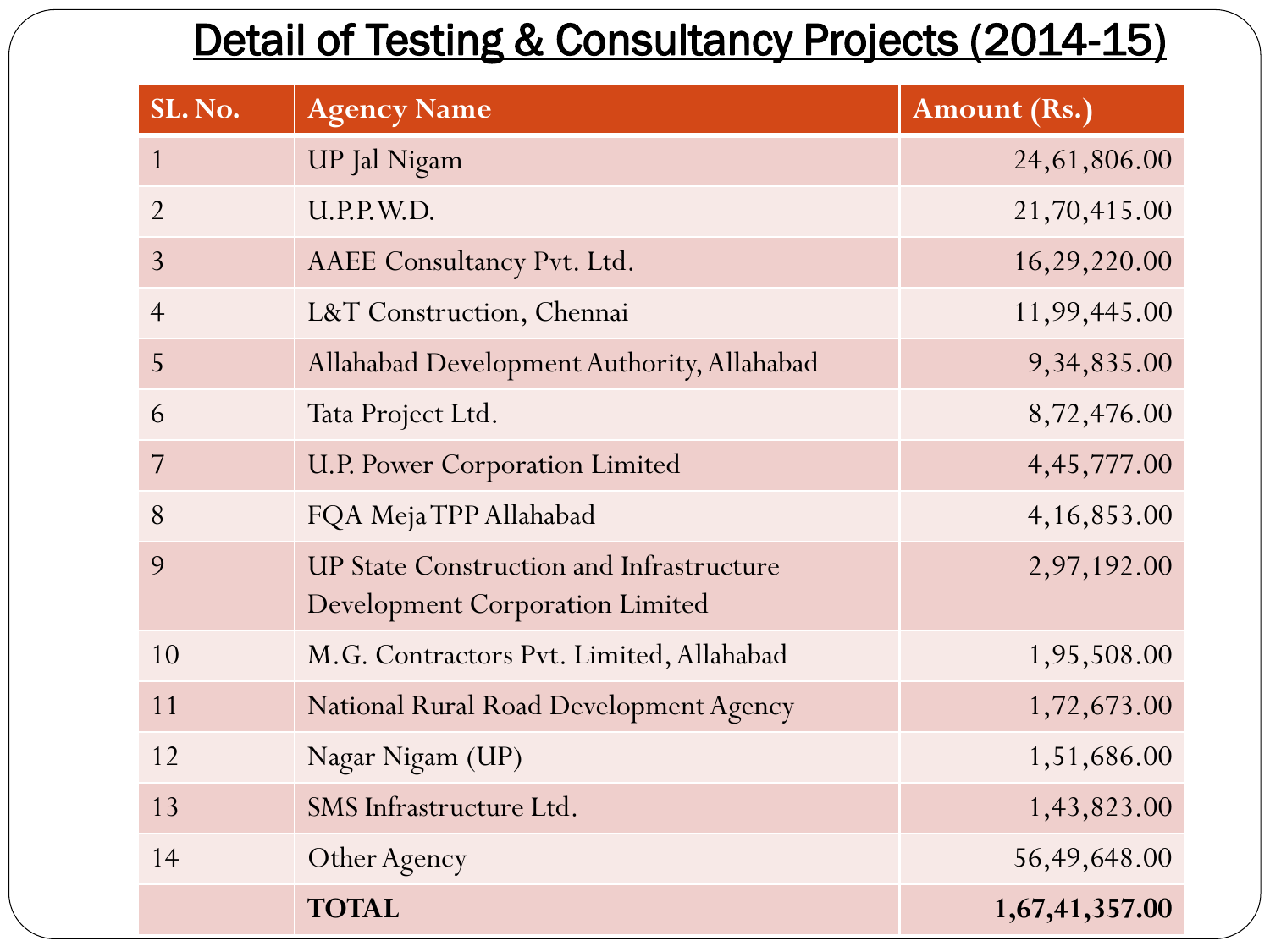#### Detail of Testing & Consultancy Projects (2013-14)

| SL.            | <b>Agency Name</b>           | <b>Amount (Rs.)</b> |
|----------------|------------------------------|---------------------|
| No.            |                              |                     |
|                | U.P.P.W.D.                   | 86, 43, 182.00      |
| $\mathcal{P}$  | DCU NH Gohrakhpur            | 9,33,310.00         |
| $\overline{2}$ | <b>Irrigation Department</b> | 6,43,169.00         |
| $\mathcal{E}$  | U.P. Jal Nigam               | 5,18,766.00         |
| $\overline{4}$ | Nagar Nigam Allahabad        | 4,68,408.00         |
| 5              | A.D.A. Allahabad             | 2,48,088.00         |
| 6              | U.P. Parivahan Nigam         | 2,38,204.00         |
|                | <b>Other Agencies</b>        | 87,68,589.00        |
|                | Total                        | 2,04,61,716.00      |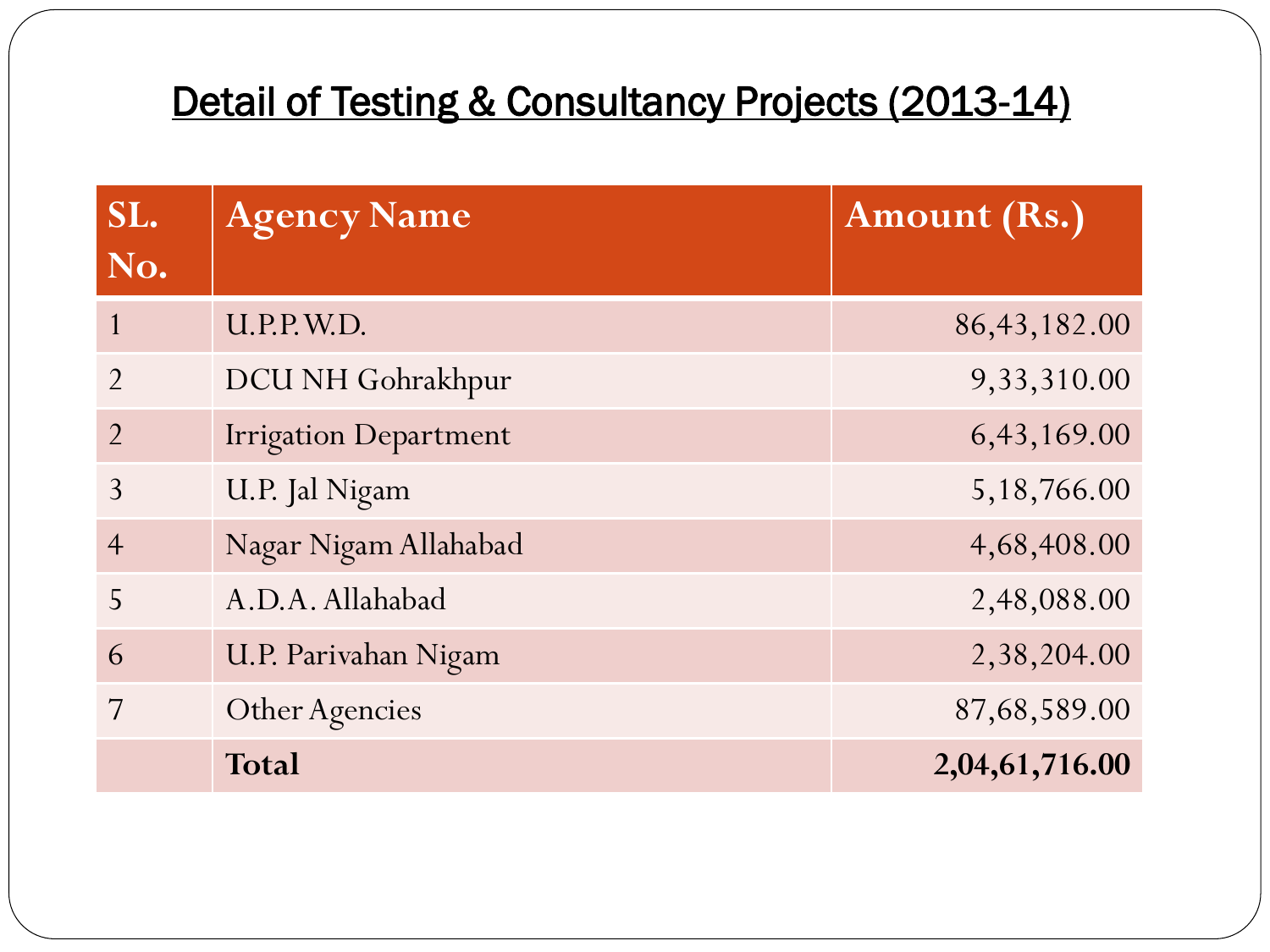### Detail of Testing & Consultancy Projects (2012-13)

| SL.<br>No.     | <b>Agency Name</b>                 | Amount (Rs.)   |
|----------------|------------------------------------|----------------|
| $\mathbf{1}$   | U.P.P.W.D.                         | 1,03,31,060.00 |
| $\overline{2}$ | U.P. Jal Nigam                     | 22,51,058.00   |
| $\overline{3}$ | A.D.A. Allahabad                   | 15,93,700.00   |
| $\overline{4}$ | Nagar Nigam Allahabad              | 12,04,495.00   |
| 5              | U.P.P.C.L.                         | 6,29,841.00    |
| 6              | <b>Irrigation Department</b>       | 4, 26, 221.00  |
| 7              | National Thermal Power Corporation | 2,38,203.00    |
| 8              | U.P. Parivahan Nigam               | 2,33,147.00    |
| 9              | <b>IFFCO Phulpur</b>               | 1,57,165.00    |
| 10             | <b>Other Agencies</b>              | 67, 91, 156.00 |
|                | Total                              | 2,38,56,046.00 |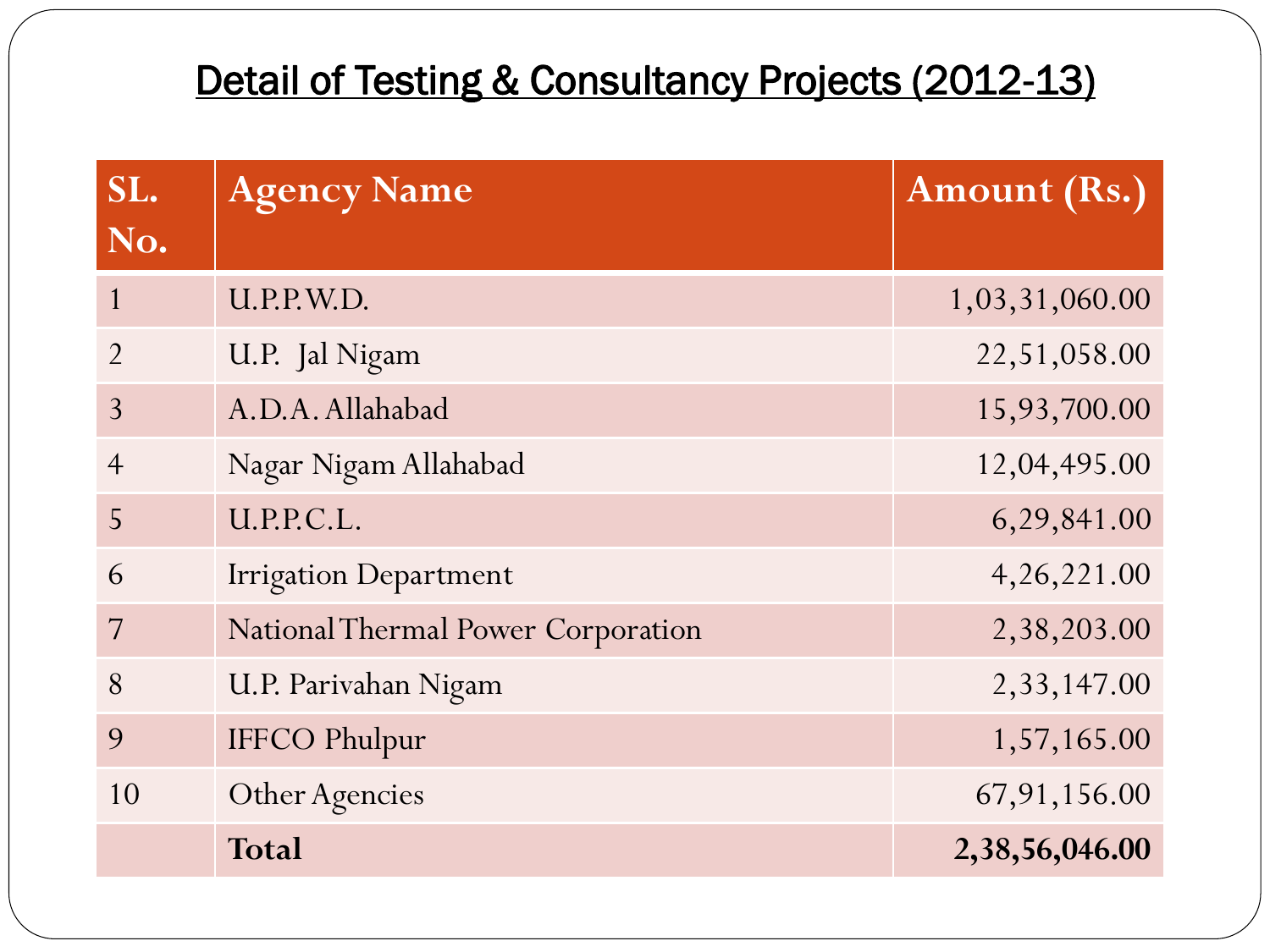## Detail of Testing & Consultancy Projects (2011-12)

| SL.            | <b>Agency Name</b>           | Amount (Rs.)       |
|----------------|------------------------------|--------------------|
| No.            |                              |                    |
|                | <b>Irrigation Department</b> | 25,59,634.00       |
| $\mathcal{P}$  | U.P. Jal Nigam               | 10,81,706.00       |
| 3              | U.P. Awas Vikas Parishad     | 5,51,500.00        |
| $\overline{4}$ | IFFCO, Phulpur               | 5,40,000.00        |
| 5              | A.D.A. Allahabad             | 2,80,163.00        |
| 6              | U.P.P.C.L.                   | 2,41,997.00        |
|                | U.P.P.W.D.                   | 1,10,852.00        |
|                | Other Agency                 | 58,90,815.00       |
|                | Total                        | 1, 12, 56, 667. 00 |